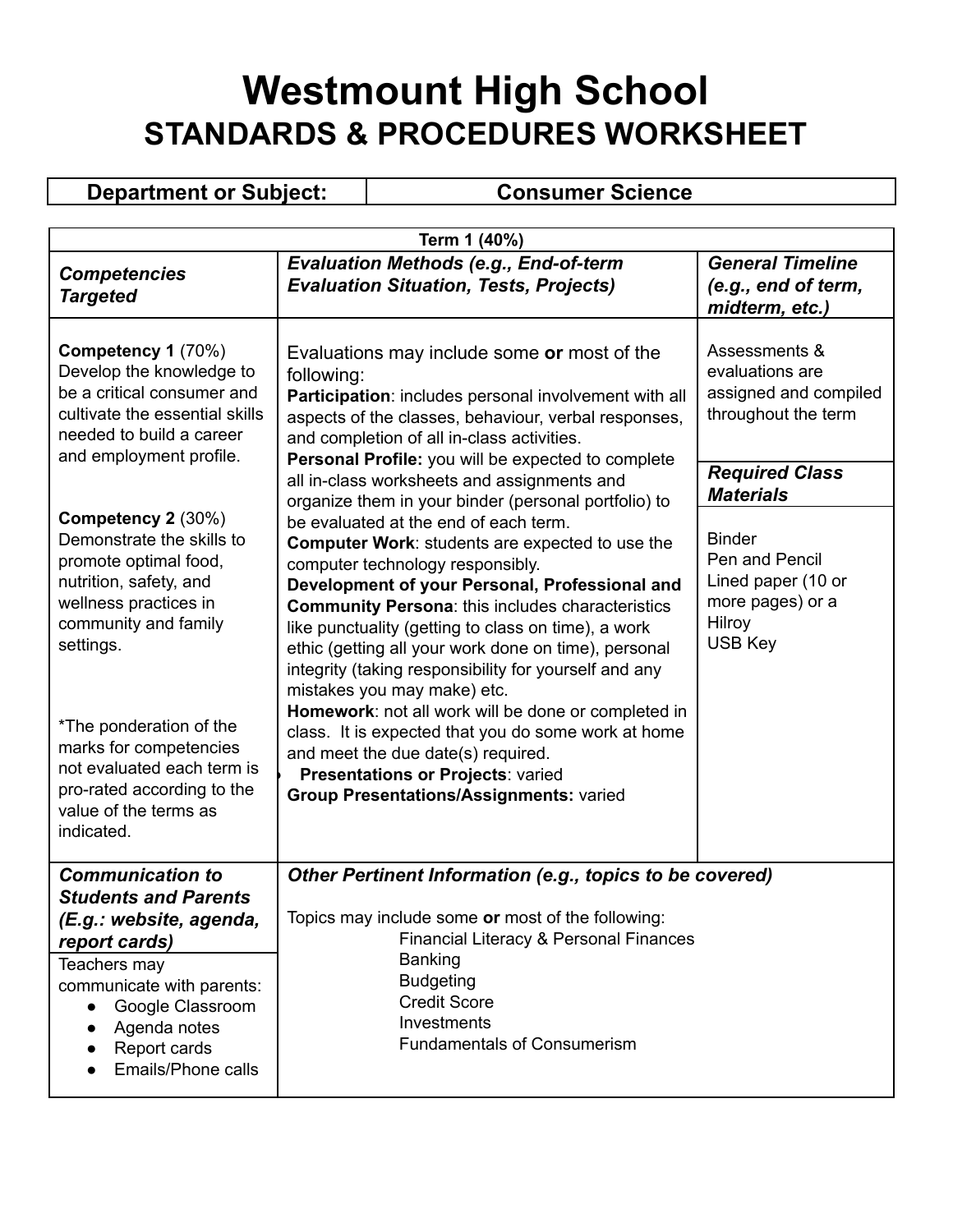**Please note**: part of the final evaluations are based on the students Consumer Science portfolio, which includes all of the in-class written material presented, homework, and evaluations. The student is entirely responsible for their portfolio and must ensure that it is neat, organized and complete. All handouts are available if they are lost; however, it is required that all the missing work be completed for the final portfolio evaluation. The student is solely responsible for keeping track of all work. All due dates are fixed unless there is a valid emergency or reason. Work may take the form of a hard copy, a digital file, or on a USB as required by your teacher(s). All work is due at the beginning of class unless otherwise stated.

| Term 2 (60%)                                                                                                                                                  |                                                                                                                                                                                                                                                                                                                                                                                                                                                                                                                                                                                                                                                                                                                                                                                                                                                            |                                                                                                    |
|---------------------------------------------------------------------------------------------------------------------------------------------------------------|------------------------------------------------------------------------------------------------------------------------------------------------------------------------------------------------------------------------------------------------------------------------------------------------------------------------------------------------------------------------------------------------------------------------------------------------------------------------------------------------------------------------------------------------------------------------------------------------------------------------------------------------------------------------------------------------------------------------------------------------------------------------------------------------------------------------------------------------------------|----------------------------------------------------------------------------------------------------|
| <b>Competencies</b><br><b>Targeted</b>                                                                                                                        | <b>Evaluation Methods (e.g., End-of-term</b><br><b>Evaluation Situation, Tests, Projects)</b>                                                                                                                                                                                                                                                                                                                                                                                                                                                                                                                                                                                                                                                                                                                                                              | <b>General Timeline</b><br>(e.g., end of term,<br>midterm, etc.)                                   |
| Competency 1 (60%)<br>Develop the knowledge to<br>be a critical consumer and<br>cultivate the essential skills                                                | Evaluations may include some or most of<br>the following:<br>Participation: includes personal involvement<br>with all aspects of the classes, behaviour,                                                                                                                                                                                                                                                                                                                                                                                                                                                                                                                                                                                                                                                                                                   | Assessments &<br>evaluations are assigned<br>and compiled throughout<br>the term                   |
| needed to build a career and<br>employment profile.                                                                                                           | verbal responses, and completion of all<br>in-class activities.                                                                                                                                                                                                                                                                                                                                                                                                                                                                                                                                                                                                                                                                                                                                                                                            | <b>Required Class</b><br><b>Materials</b>                                                          |
| Competency 2 (40%)<br>Demonstrate the skills to<br>promote optimal food,<br>nutrition, safety, and wellness<br>practices in community and<br>family settings. | Personal Profile: you will be expected to<br>complete all in-class worksheets and<br>assignments and organize them in your<br>binder (personal portfolio) to be evaluated at<br>the end of each term.<br>Computer Work: students are expected to<br>use the computer technology responsibly.<br>Development of your Personal,<br>Professional and Community Persona: this<br>includes characteristics like punctuality<br>(getting to class on time), a work ethic<br>(getting all your work done on time), personal<br>integrity (taking responsibility for yourself and<br>any mistakes you may make) etc.<br>Homework: not all work will be done or<br>completed in-class. It is expected that you<br>do some work at home and meet the due<br>date(s) required.<br>Presentations or Projects: varied<br><b>Group Presentations/Assignments: varied</b> | <b>Binder</b><br>Pen and Pencil<br>Lined paper (10 or more<br>pages) or a Hilroy<br><b>USB Key</b> |
| <b>Communication to</b><br><b>Students and Parents</b><br>(e.g., note home,<br>website, agenda, report                                                        | Other Pertinent Information (e.g., topics to be covered)<br>Topics may include some or most of the following:<br><b>Consulting Career Resources</b>                                                                                                                                                                                                                                                                                                                                                                                                                                                                                                                                                                                                                                                                                                        |                                                                                                    |
| cards)                                                                                                                                                        | <b>Essential Skills for the workplace</b><br><b>CVs and Cover Letters</b><br><b>Interview Skills</b><br>Nutrition<br>Menu Planning<br><b>Fundamentals of Consumerism</b>                                                                                                                                                                                                                                                                                                                                                                                                                                                                                                                                                                                                                                                                                   |                                                                                                    |